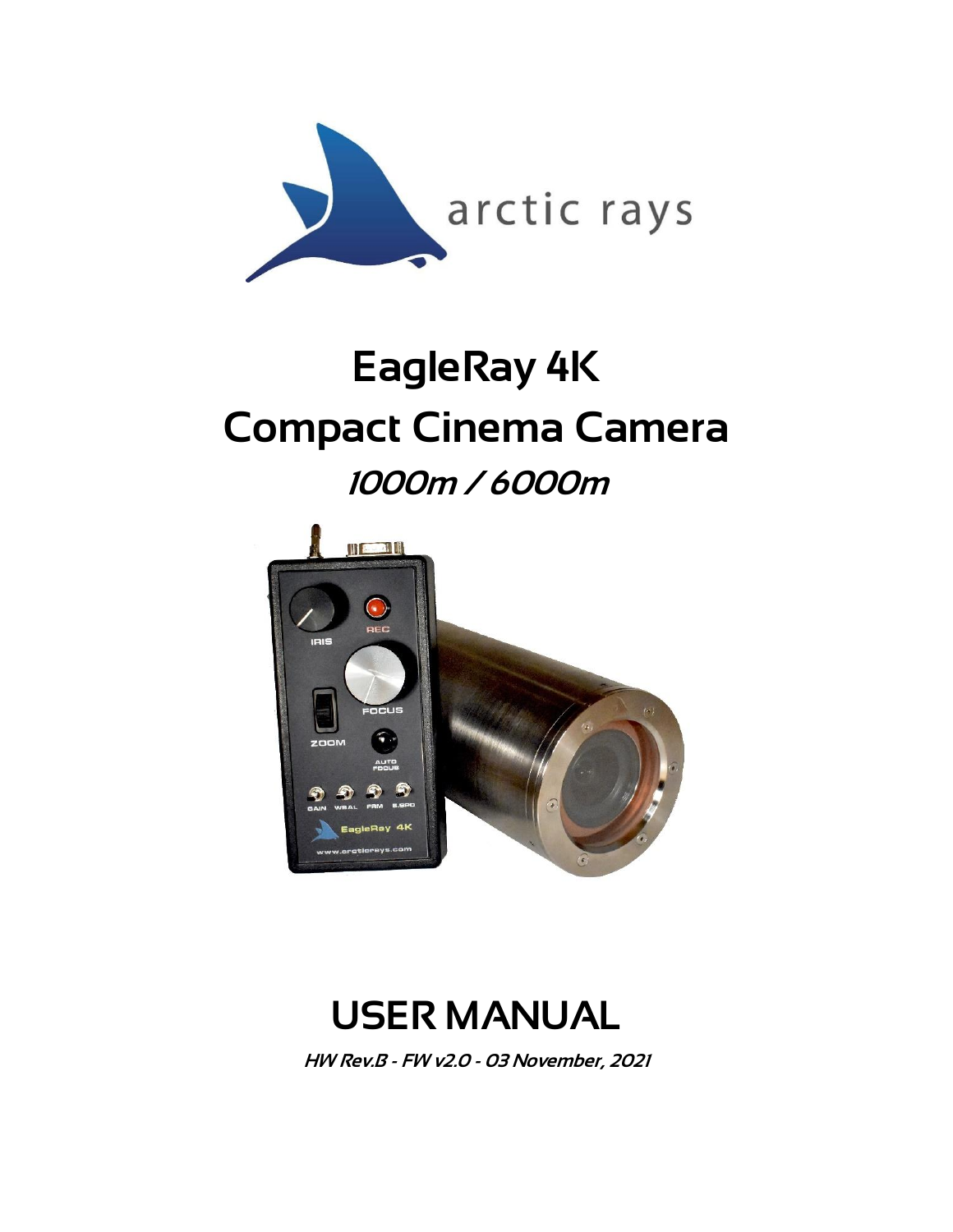#### **I. INTRODUCTION:**

The Arctic Rays EagleRay 4K is a compact, cinema-quality 4K "mini-camera" system for use down to 1000m (aluminum housing) or 6000m (titanium housing). The camera features a Micro-Four-Thirds (MFT) sensor, with motorized 12-50mm zoom lens.

Lens and camera control is provided via a handheld controller over RS-232. Real-time full-resolution 4K video (up to 2160p30) is output via 75ohm coaxial cable and can be converted to single-mode fiber optic for long-haul connections with an optional fiber-optic converter.

The fiber optic converter can be located in a separate housing, in order to minimize the size and weight of the camera, and provide a single flexible cable exit. This makes the EagleRay 4K camera head small enough for mounting on manipulator arms, small pan & tilt units, or positioning in tight spaces using a T-handle. Alternatively, the Fiber Optic converter can be incorporated into a single, larger camera bottle.

| PARAMETER                       | <b>SPECIFICATION</b>                                                |  |
|---------------------------------|---------------------------------------------------------------------|--|
| Model Number                    | AR201                                                               |  |
| Depth Rating                    | 1,000m (3,300ft) or 6,000m (19,700ft)                               |  |
| Image Type                      | 4K UHD Video (3840 x 2160p)                                         |  |
| Lens                            | Olympus Zoom 12-50mm MFT (35mm Equivalent: 24-100mm)                |  |
| Aperture                        | $f/3.5 - 6.3$ (Minimum $f/22$ )                                     |  |
| Angle of View                   | 84-24 <sup>o</sup> (in air), 60-18 <sup>o</sup> (in water)          |  |
| <b>Output Resolution</b>        | 3840 x 2160 @ 23.98, 24, 25, 29.97, 30p                             |  |
| <b>Minimum Focus Distance</b>   | 7.8in (200mm)                                                       |  |
| <b>Remote Control Functions</b> | Focus, zoom, iris, gain, white balance, shutter speed, frame rate,  |  |
|                                 | auto-focus, recording trigger, audio level (optional)               |  |
| Power                           | 12-40Vdc                                                            |  |
| Video Output Signal             | 6G-SDI (coax or fiber optic with optional converter)                |  |
| <b>Control Signal</b>           | <b>RS232</b>                                                        |  |
| <b>Housing Materials</b>        | Aluminum/Acrylic (1,000m) or Titanium/Sapphire (6,000m)             |  |
| <b>Dimensions</b>               | 9.125in (232mm) L x 4.125in (105mm) dia                             |  |
| Operating Temp.                 | $0^{\circ}$ C – 40 $^{\circ}$ C                                     |  |
| Digital Recorder / Monitor      | Optional (Atomos Shogun or equivalent)                              |  |
| Pan & Tilt Interface            | Optional connector on camera bottle for pass-thru connection to     |  |
|                                 | P&T                                                                 |  |
| Fiber Optic Converter           | Separate housing, same size as camera, or integrated into extended- |  |
|                                 | length camera housing. One Impulse PDM Omicron single-mode          |  |
|                                 | fiber-optic connector, standard.                                    |  |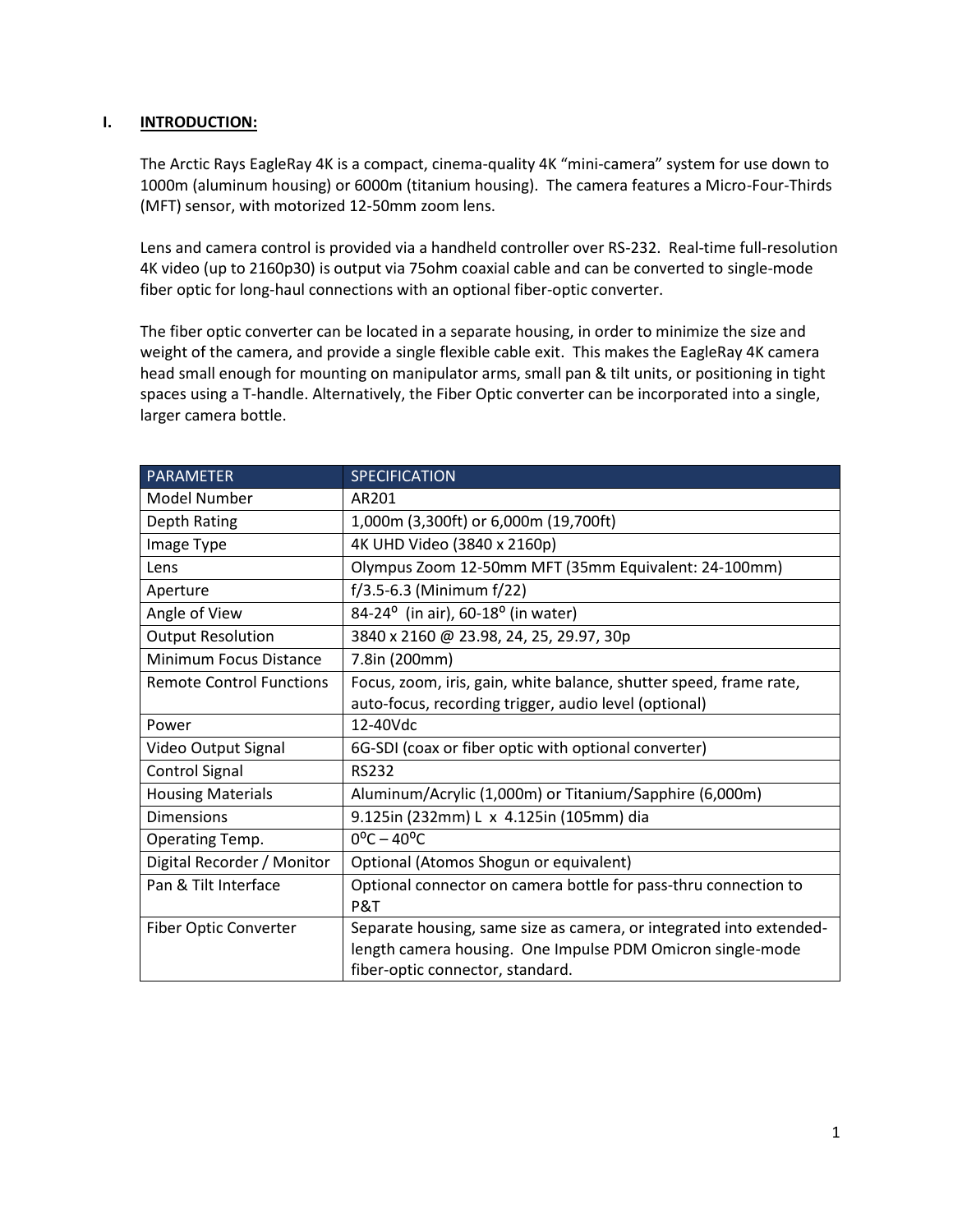# **Overall Dimensions – EagleRay Camera (Coax Output):**



#### **Overall Dimensions – EagleRay Fiber Optic Converter Bottle:**

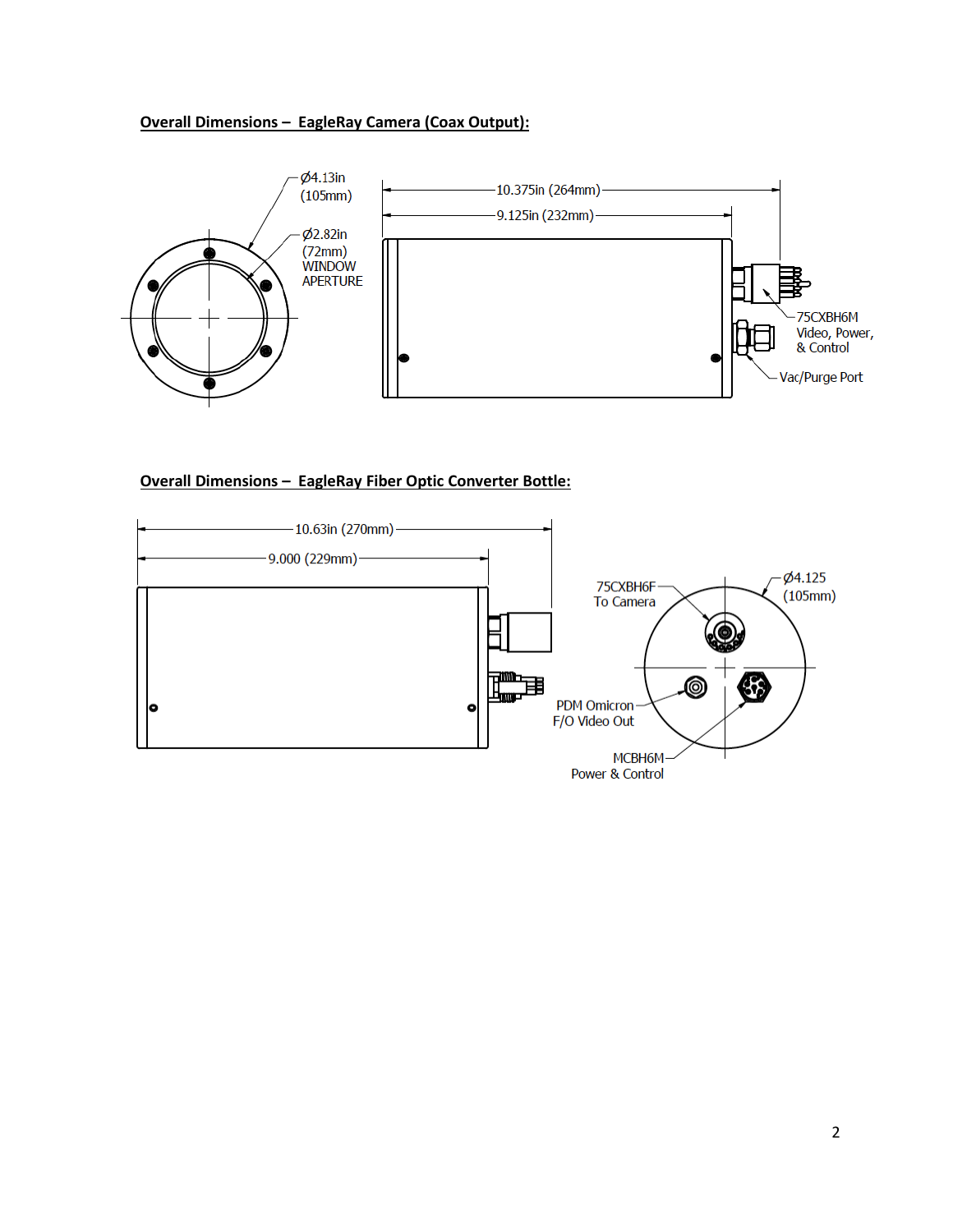# **II. SETUP**

The EagleRay 4K Camera System kit consists of the following components:

- 1. Camera Bottle
- 2. Fiber Optic Converter Bottle
- 3. Interconnect Cable (Coax+6)
- 4. Bench Cable (MCIL6F Pigtail)
- 5. Bench 24V power supply
- 6. Shogun Inferno DVR/Monitor with power supply
- 7. 1TB SSD Installed in Shogun drive caddy
- 8. SATA to USB Cable (for file download)
- 9. Blackmagic Design Fiber Optic to SDI converter with power supply
- 10. EagleRay hand controller
- 11. Hand controller cable (MXR-8 to RJ45) with RJ45 breakout
- 12. Dummy plugs (1ea MCDC6F, 75CXDC6M, 75CXDC6F)

The camera system general connection diagram is shown below:

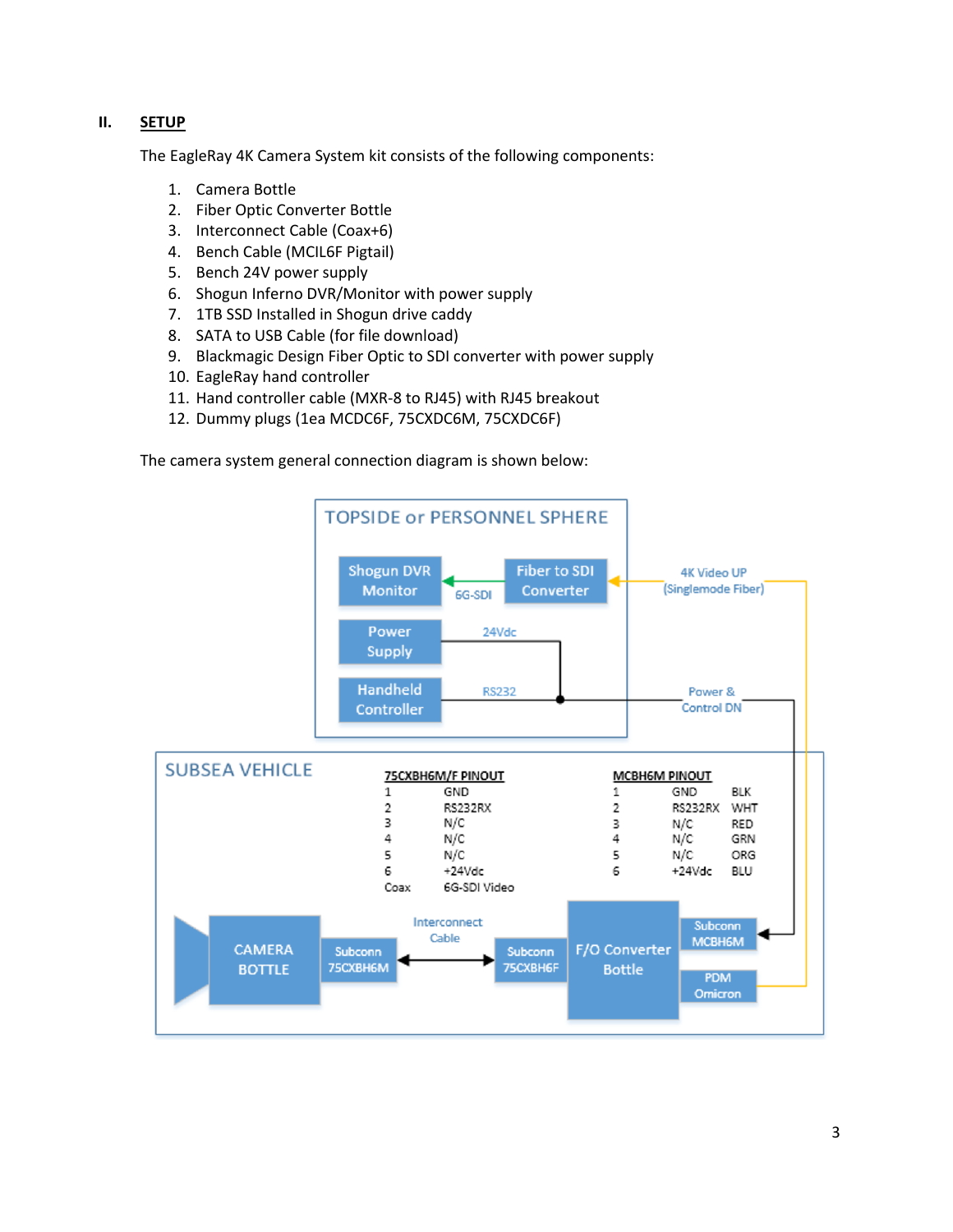**Mechanical:** The Eagle Ray bottles should be held on their diameters and provided good contact with water for cooling. Bottles may be clamped in any orientation, but do not clamp to the connectors. Do not operate for extended periods of time in air.

1000m systems use hard anodized 6061-T6 Aluminum housings with acrylic windows. 6000m systems use 6AL-4V (Grade5) Titanium housings with Sapphire windows. Take care when cleaning windows. No incompatible solvents or abrasives should be used.

**Connectors:** Rubber-moulded connectors should be lubricated with Dow Corning #4 Silicone Grease or equivalent, prior to mating. *\*WARNING: Do not lubricate coaxial or fiber-optic mating surfaces or signal degradation could result. Do not use spray lubricants.* Maximize bend radii on all cabling, particularly coax (interconnect cable) and fiber optics. Consult connector manufacturers' manuals for specifications.

**O-ring seals:** Eagle Ray cameras utilize several o-ring seals: One for each bottle endcap, one for the camera window, and one on each connector bulkhead and vacuum/fill port. In addition, 6000m units utilize an Amber Kapton (Polyimide) ring, which acts as a window seat and high-pressure seal. None of these seals should be serviced by the user. The unit should be sent to the factory for seal replacement every 1-2 years, depending on use.

**Power:** The EagleRay should be powered from a 24Vdc nominal power supply. Both the camera and fiber optic converter bottles contain their own independent voltage regulators, so any clean DC supply in the range of 12-40Vdc is acceptable.

**Communications:** EagleRay uses the Futaba S.Bus serial control protocol over RS232, for control of the camera and its lens. The RS232 port operates at 100,000bps 8E2N. This is a non-standard RS232 configuration. Consult Arctic Rays if you are not using a direct cable connection and/or your telemetry system cannot support this setting. NOTE: The RS232 control signal is NOT multiplexed with the 4K video feed by default. This is a copper-based control signal.

#### **III. VIDEO DISPLAY AND RECORDING**

The EagleRay system outputs a real-time 4K video feed over 6G-SDI. There is no on-board recording. To display and record video, an external DVR/Monitor such as the Atomos Shogun may be used. Setup is as follows:

A. If using fiber-optics, connect the F/O feed to the input on the topside Fiber Optic to SDI converter.

*\*WARNING: When testing on the bench using short fiber optic jumper cables, be sure to add at least 5dB of attenuation to the system, so as to avoid overdriving the fiber optic receiver.*

- B. Power the fiber optic converter as specified. In the case of the Blackmagic Design 12G converter, external 6-36Vdc is acceptable.
- C. Connect the SDI output of the converter (or camera if not using fiber optics) to the DVR/Monitor. In the case of the Atomos Shogun, not all SDI inputs support 6G-SDI (4K) video feeds. Be sure that the input used is correct.
- D. Power the DVR/Monitor as specified. In the case of the Atomos Shogun, batteries or external 6.2-16.8Vdc may be used.
- E. Make sure that the input of the DVR/Monitor is set to "SDI"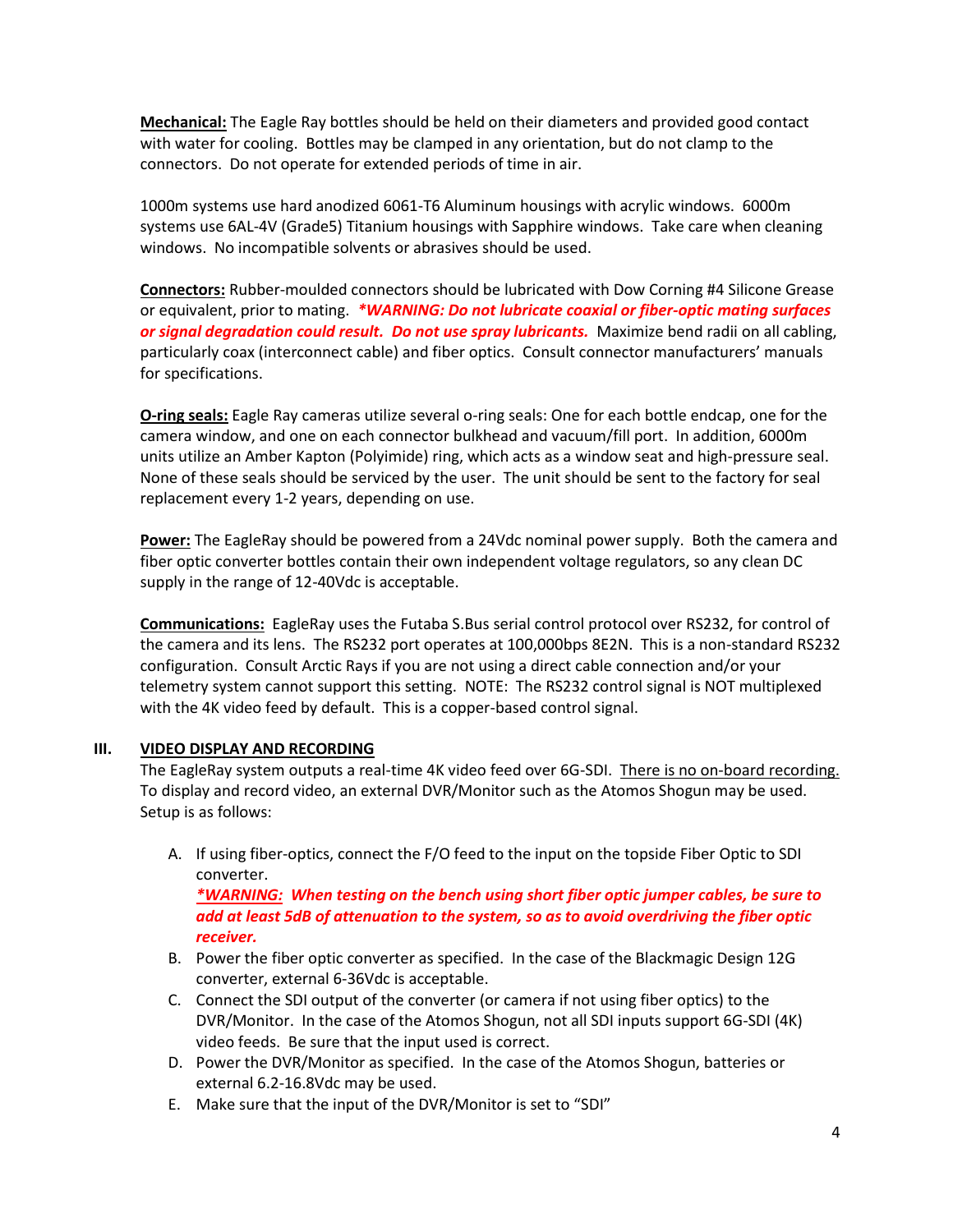- F. Make sure that the recording trigger is enabled, and set to "Red Epic". This will allow the REC button on the hand controller to start/stop the DVR recording remotely.
- G. Make sure that the SSD is inserted, formatted, and recognized by the DVR.
- H. The video feed from the camera is a CLEAN FEED (no On-screen Display). Any DVR features, such as focus peaking, timecode, histogram, etc. will not be recorded.

#### **IV. HAND CONTROLLER**

The EagleRay hand controller provides all of the functionality needed for general camera operation. The camera sensor has been setup at the factory for optimal performance in the EagleRay system. More obscure settings and firmware upgrades require direct access to the camera module inside (see Section V). Optionally, it may also be fitted with a joystick for controlling Arctic Rays Hammerhead Pan & Tilt units (shown below).



**Power Switch:** The hand controller can be turned on and off with the rocker switch on the side. The red LED indicates if it is powered ON. Power can be provided from its internal 9V battery, or externally through the interface cable. The battery and the external supply are internally diode OR'ed, so whichever has the highest voltage will power the handbox.

**Interface Connector:** This connector (Hirose MXR-8) carries RS232 control out to the camera, and can be used for externally powering the handbox. The pinout is as follows: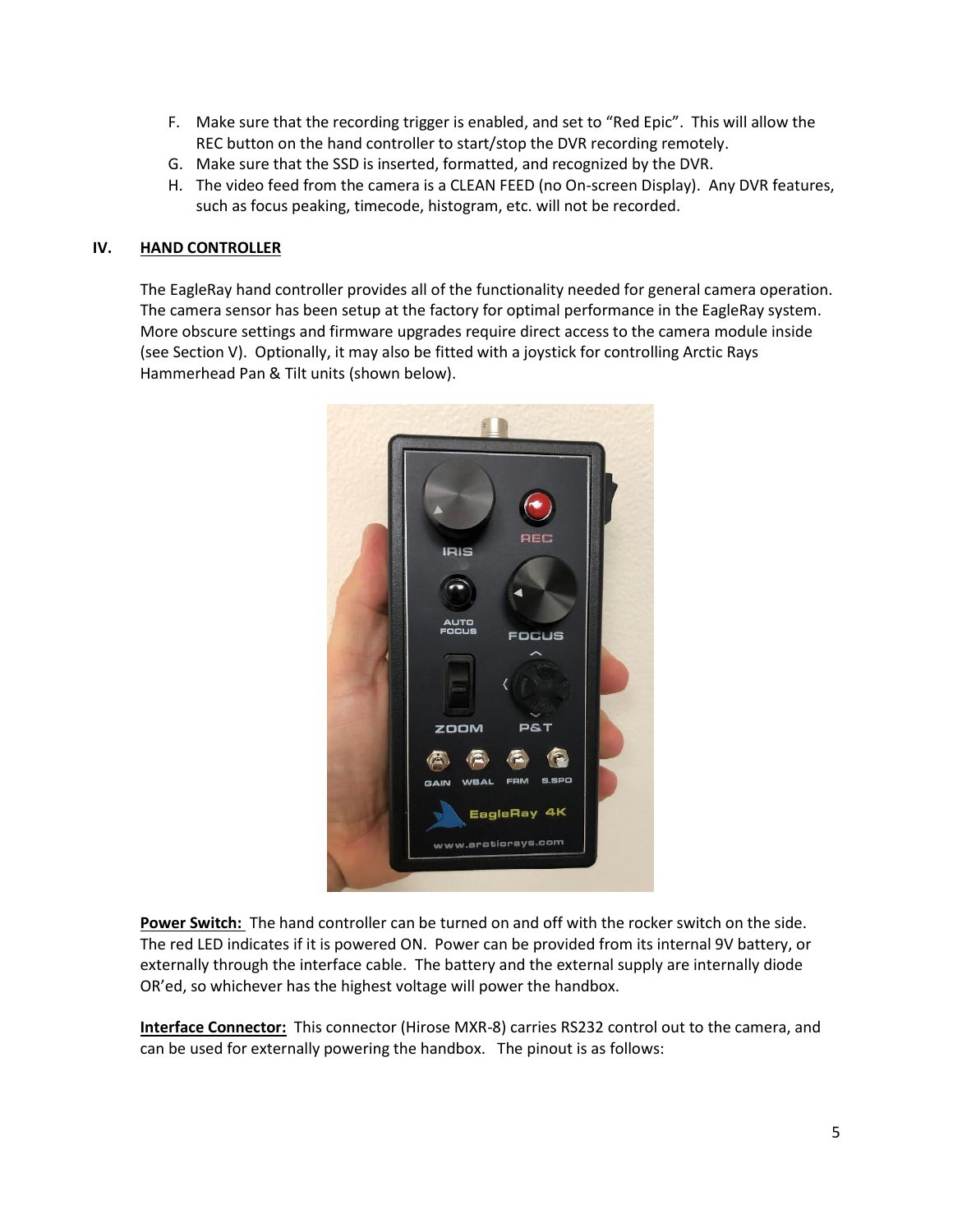#### HANDBOX PINOUT (Hirose MXR-8)

- 1 GND
- 2 +6-40Vdc (in)
- 3 CAM RS232 RX (in)
- 4 CAM RS232 TX (in)
- 5 CAM RS232 GND
- 6 P&T RS232 RX (in) \*optional
- 7 P&T RS232 TX (out) \*optional
- 8 P&T RS232 GND \*optional

**Record:** The red REC button toggles record start/stop. When pressed, it passes a trigger to the DVR (Shogun or equivalent). The DVR must be properly configured to accept this trigger in order for this button to work. On the Atomos Shogun, the trigger should be enabled and set to "Red Epic".

**Focus/Iris/Zoom:** The FIZ controls provide absolute position control over focus and aperture, and speed control over zoom. The aperture position is dependent on the zoom location. Maximum apertures at tele and wide zoom are listed in the parameter table. \*NOTE: The lens uses built-in stepper motors for iris and focus. Thus, focus control will have some granularity, and iris control is restricted to a finite number of fixed f-stops. See the camera parameter table for details.

**Auto Focus:** The AF button provides instantaneous autofocus upon press. As soon as the focus knob is moved, the lens will revert back to manual focus

**Gain:** Use this switch to toggle the gain up and down.

**White Balance (WBAL):** Use this switch to select up and down between several preset color temperatures.

**Frame Rate (FRM):** Toggle this switch UP to change the video output format.

**Shutter Speed (S.SPD):** Toggle this switch up or down to change the shutter speed setting.

**Pan/Tilt Joystick:** The joystick provides fully proportional speed control of an Arctic Rays Hammerhead series Pan & Tilt unit. The small hole on the back of the handbox contains a trimpot, which can be used to adjust the speed gain on the joystick, in order to optimize fine P&T control. The trimpot is set at the factory to 50%, meaning that the joystick's full speed range is limited to - 50% to 50% for each axis. Turning the trimpot adjusts this maximum speed range (0-100%). Turn clockwise to increase the range, counter-clockwise to decrease the range.

# **V. CAMERA SETTINGS:**

The 4K video output from the EagleRay camera is a "clean feed". That is to say, no on-screen display (OSD) or readout of camera parameters is provided. Furthermore, the serial control protocol does not provide parameter feedback (e.g. aperture, white balance, etc.). As a result, the user will have to keep track of these parameters manually if they require specific settings. The table below lists all of the possible values supported by the hand controller. It is recommended that this table be printed out for quick reference.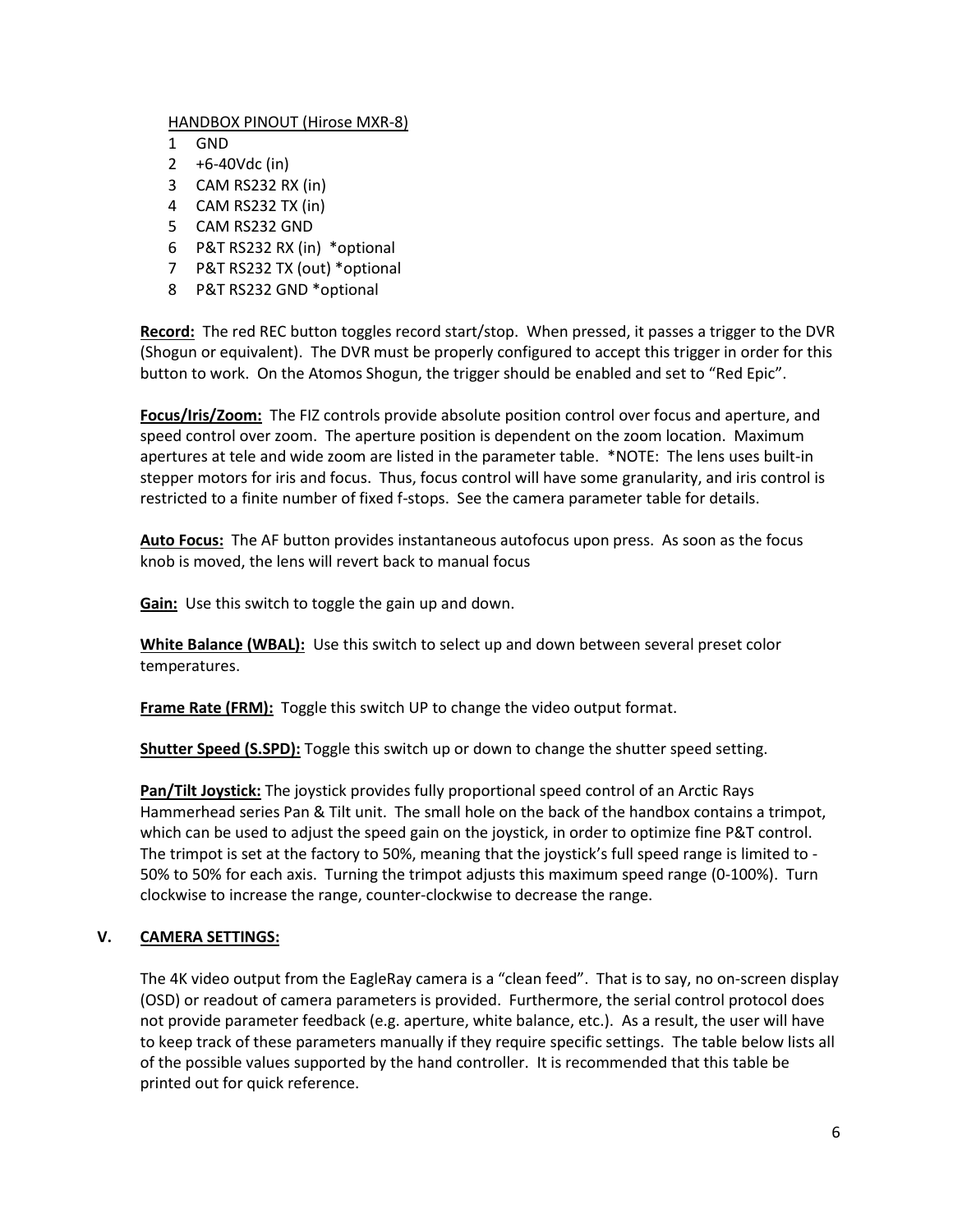

# ARCTIC RAYS **EagleRay 4K Camera** *HANDBOX CONTROL PARAMETER TABLE*

**Camera Module:** Blackmagic Design Micro Studio 4K **Lens:** Olympus M.Zuiko Digital ED 12-50mm 1:3.5-6.3 EZ (Micro 4/3)

| <b>IRIS</b>                 | <b>WHITE BALANCE</b>      | <b>SHUTTER SPEED</b>    |
|-----------------------------|---------------------------|-------------------------|
| (23 discrete stops)         | (18 discrete color temps) | (16 discrete settings)  |
| 1. f/3.5 (max at full wide) | 1.2500K (bluest)          | 1. 1/30 sec (brightest) |
| 2. f/3.7                    | 2.2800K                   | 2.1/50 sec              |
| 3. f/4.0                    | 3.3000K                   | 3.1/60 sec              |
| 4. f/4.5                    | 4.3200K                   | 4.1/75 sec              |
| 5. $f/4.8$                  | 5.3400K                   | 5.1/90 sec              |
| 6. f/5.2                    | 6.3600K                   | 6.1/100 sec             |
| 7. f/5.6                    | 7.4000K                   | 7.1/120 sec             |
| 8. f/6.2 (max at full tele) | 8.4500K                   | 8.1/150 sec             |
| 9. f/6.7                    | 9.4800K                   | 9.1/180 sec             |
| 10. $f/7.3$                 | 10.5000K                  | 10. 1/250 sec           |
| 11. $f/8.0$                 | 11.5200K                  | 11. 1/360 sec           |
| 12. $f/8.7$                 | 12.5400K                  | 12.1/500 sec            |
| 13. f/9.5                   | 13.5600K                  | 13.1/725 sec            |
| 14. $f/10$                  | 14.6000K                  | 14.1/1000 sec           |
| 15. f/11                    | 15.6500K                  | 15.1/1450 sec           |
| 16. $f/12$                  | 16.7000K                  | 16. 1/2000 sec          |
| 17. $f/14$                  | 17.7500K                  |                         |
| 18. f/15                    | 18.8000K                  |                         |
| 19. f/16                    |                           |                         |
| 20. $f/17$                  |                           |                         |
| 21. f/19                    |                           |                         |
| 22. f/21                    |                           |                         |
| 23. f/22                    |                           |                         |
| <b>GAIN</b>                 | <b>FRAME RATE</b>         |                         |
| (5 discrete levels)         | (5 output formats)        |                         |
| $1. -12dB$<br>(least noise) | 4Kp23.98                  |                         |
| $2. -6dB$                   | <b>4Kp24</b>              |                         |
| 3.0dB<br>(default)          | <b>4Kp25</b>              |                         |
| $4. +6dB$                   | 4Kp29.97                  |                         |
| $5. + 12dB$<br>(brightest)  | 4Kp30                     |                         |